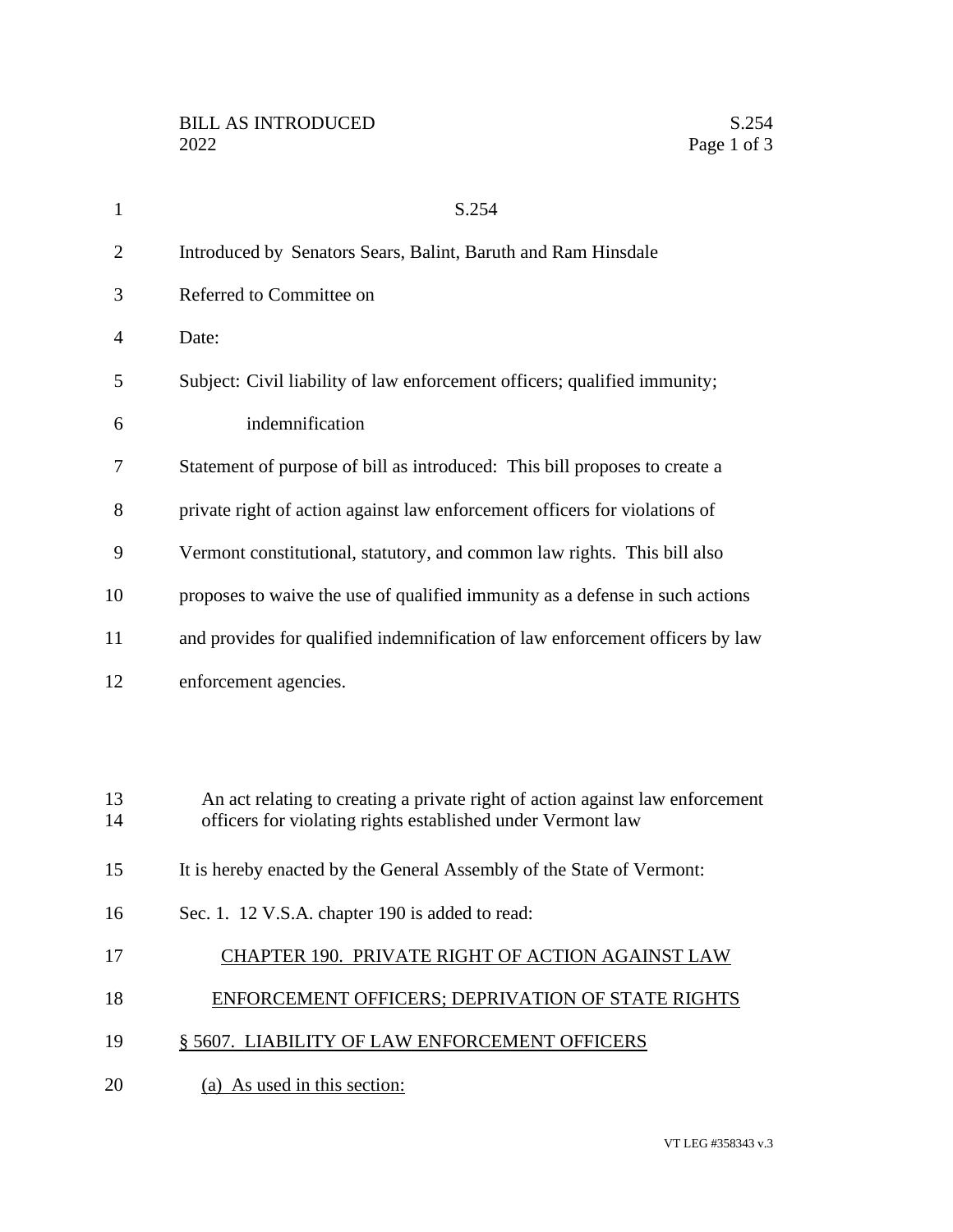| $\mathbf{1}$   | (1) "Law enforcement agency" has the same meaning as in 20 V.S.A.                 |
|----------------|-----------------------------------------------------------------------------------|
| $\overline{2}$ | § 2351a.                                                                          |
| 3              | (2) "Law enforcement officer" has the same meaning as in 20 V.S.A.                |
| 4              | § 2351a.                                                                          |
| 5              | (b) An individual injured or damaged by the commission or omission of             |
| 6              | any act of a law enforcement officer acting under authority of the State, or      |
| 7              | within the scope of authority of a law enforcement agency, that violates the      |
| 8              | individual's rights guaranteed under a provision of the Constitution of the State |
| 9              | of Vermont that provides a private right of action, prescribed by Vermont         |
| 10             | statute, or created by Vermont common law, may bring an action for damages        |
| 11             | or equitable relief against the law enforcement officer.                          |
| 12             | (c) An action brought pursuant to this section is not subject to:                 |
| 13             | common law doctrines of immunity as a defense to liability;<br>(1)                |
| 14             | (2) statutory immunities and statutory limitations on liability, damages,         |
| 15             | or attorney's fees;                                                               |
| 16             | (3) the provisions of chapter 189 of this title; or                               |
| 17             | (4) the provisions of 24 V.S.A. chapter 33, subchapter 4.                         |
| 18             | (d) A court may award reasonable attorney's fees and other litigation costs       |
| 19             | reasonably incurred in any action brought under this section in which the         |
| 20             | plaintiff substantially prevailed. When a judgment is entered in favor of a       |
| 21             | defendant, a court may award reasonable attorney's fees and other litigation      |
|                |                                                                                   |